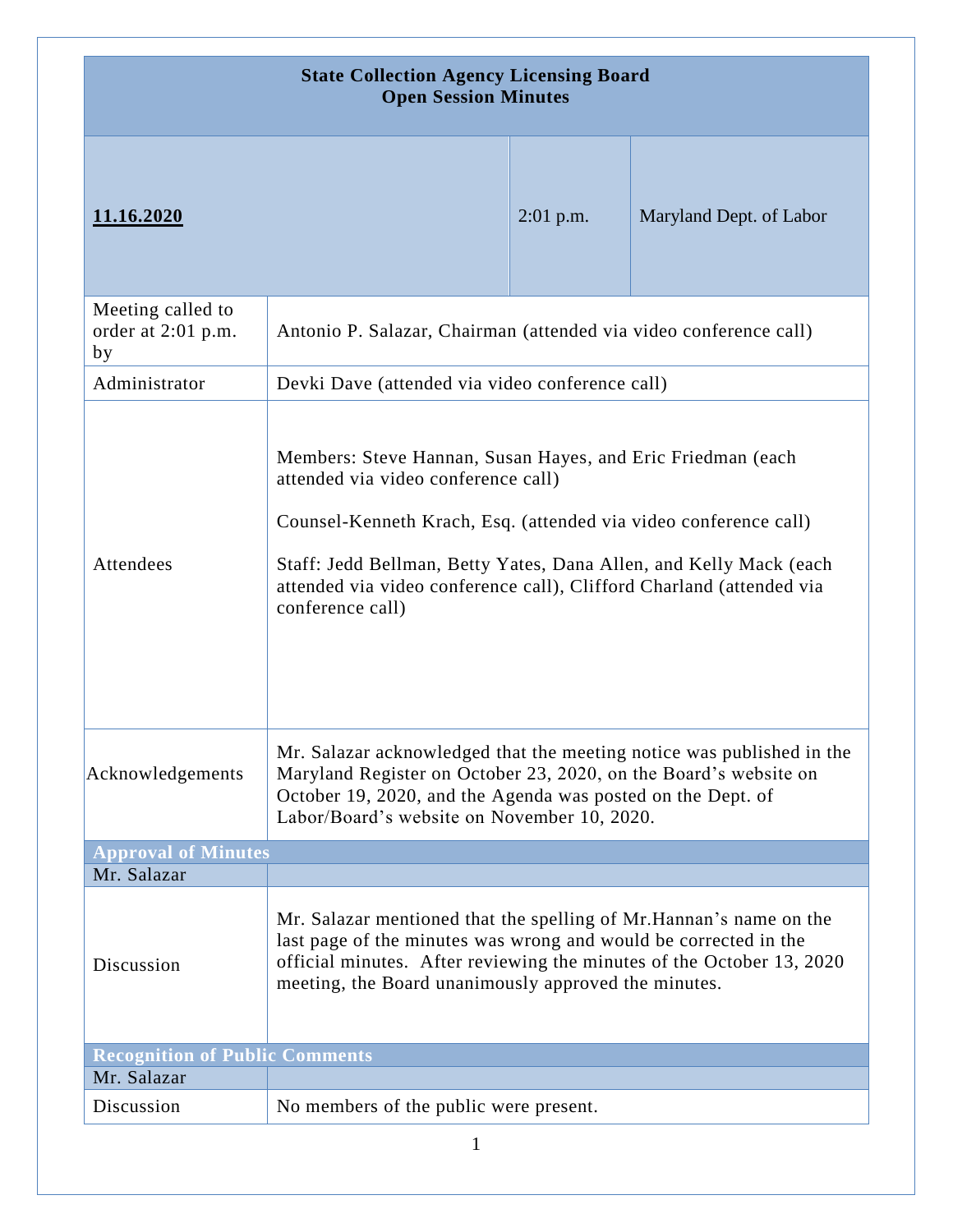| 1. Non-Depository Licensing Unit Report |                                                                                                                                                                                                                                                                                                                                                                                                                                                                                                                                                                                                                                                                                                                                                                                                                                                                                                                                                                                                                                                                                                                                                                                                                                                                                                                                                                                                                                                                                                                                                                                                                                                                                                                                                                                                                                                                                                                                |  |
|-----------------------------------------|--------------------------------------------------------------------------------------------------------------------------------------------------------------------------------------------------------------------------------------------------------------------------------------------------------------------------------------------------------------------------------------------------------------------------------------------------------------------------------------------------------------------------------------------------------------------------------------------------------------------------------------------------------------------------------------------------------------------------------------------------------------------------------------------------------------------------------------------------------------------------------------------------------------------------------------------------------------------------------------------------------------------------------------------------------------------------------------------------------------------------------------------------------------------------------------------------------------------------------------------------------------------------------------------------------------------------------------------------------------------------------------------------------------------------------------------------------------------------------------------------------------------------------------------------------------------------------------------------------------------------------------------------------------------------------------------------------------------------------------------------------------------------------------------------------------------------------------------------------------------------------------------------------------------------------|--|
| Ms. Yates                               |                                                                                                                                                                                                                                                                                                                                                                                                                                                                                                                                                                                                                                                                                                                                                                                                                                                                                                                                                                                                                                                                                                                                                                                                                                                                                                                                                                                                                                                                                                                                                                                                                                                                                                                                                                                                                                                                                                                                |  |
| Discussion                              | Ms. Yates presented the Non-Depository Licensing Unit report.<br>Ms. Yates advised the Board that each entity's application and<br>supporting materials for licensure had been reviewed and found to<br>have satisfied the licensing qualifications as set forth in Ms. Yates'<br>Memo. Ms. Yates proceeded to recommend that the Board issue<br>collection agency licenses to the following entities: Spot On<br>Management Services LLC, Genpact Collections LLC, Schwartz Bays<br>MD LLC, Toll Enforcement Services LLC, HTX Realty, Inc.,<br>Glass Mountain Capital LLC (Branch), Lynx Whole Loan Acquisition<br>LLC, Liquid Global Company, LLC, Cawley & Bergmann, LLC<br>(Branch), Financial Recovery Services, Inc. (Branch), and Pioneer<br>Military Credit, LLC.<br>Ms. Yates reported that there were seven collection agency licensees that<br>surrendered their license in the past 30 days: Gateway One Lending $\&$<br>Finance LLC, Emergency Planning Management, Inc., Client Services,<br>Inc., Atlantic Credit & Finance, Inc., Atlantic Credit & Finance, Inc.,<br>Encore Receivable Management, Inc., and Midland Credit Management,<br>Inc.<br>On a Hannan/Hayes motion, which was unanimously approved, the<br>Board voted to issue licenses to all recommended applicants.<br>Ms. Yates also informed the Board that there were change in<br>control requests from the following ten entities: Motion Soft,<br>Inc., Client Services, Inc., Spruce Lending, Inc., Solar Service Experts,<br>LLC, Activate Financial, LLC, BridgeCrest Credit Company, LLC,<br>Stuart-Lippman and Associates, Inc., Rausch, Sturm, Israel, Enerson &<br>Hornik LLP, Aspen National Financial, Inc., and PCA Acquisitions V,<br>LLC.<br>Ms. Yates also presented a snapshot of the current renewal licensing<br>reports from 2020 and 2021 and as per the reports, renewal licenses were<br>1144 and 1145, respectively. |  |
|                                         |                                                                                                                                                                                                                                                                                                                                                                                                                                                                                                                                                                                                                                                                                                                                                                                                                                                                                                                                                                                                                                                                                                                                                                                                                                                                                                                                                                                                                                                                                                                                                                                                                                                                                                                                                                                                                                                                                                                                |  |

| 2. Consumer Services Unit Report |  |
|----------------------------------|--|
| Ms. Mack                         |  |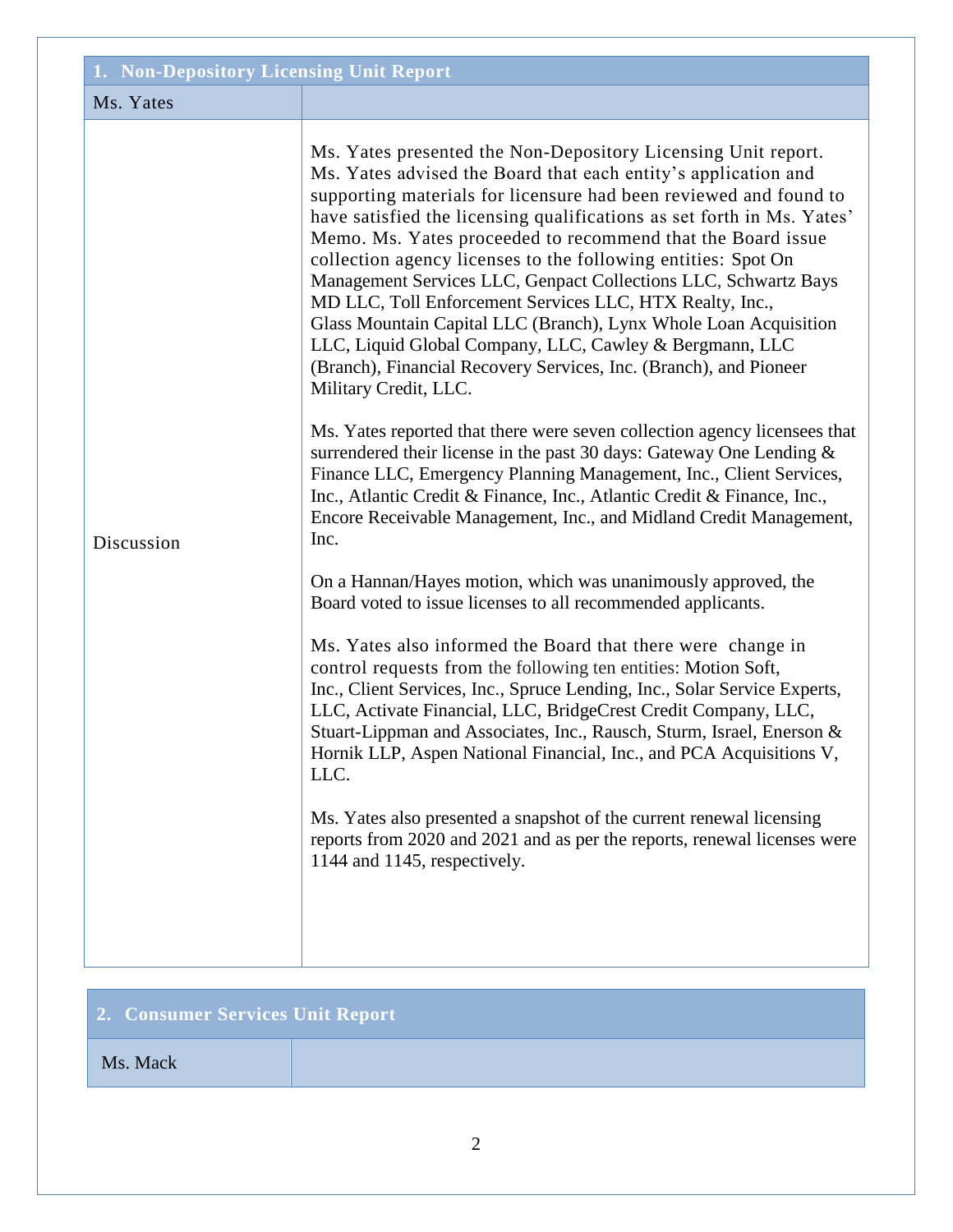| Discussion | Ms. Mack presented the Consumer Services Unit Complaint report.<br>Ms. Mack advised that the total number of debt collection complaints<br>received so far in FY21 is 55. Twenty-two complaints are currently open<br>(which includes some carried over from FY20) and 62 have been closed<br>(which includes those closed since July 1, 2020). Further, Ms. Mack<br>compared complaints by fiscal year, noting a declining trend from 2013<br>through 2019 from 615, 504, 375, 261, 205 and 181, respectively and also<br>noting that complaints are increasing by 24.5% from 2020. |
|------------|--------------------------------------------------------------------------------------------------------------------------------------------------------------------------------------------------------------------------------------------------------------------------------------------------------------------------------------------------------------------------------------------------------------------------------------------------------------------------------------------------------------------------------------------------------------------------------------|
|------------|--------------------------------------------------------------------------------------------------------------------------------------------------------------------------------------------------------------------------------------------------------------------------------------------------------------------------------------------------------------------------------------------------------------------------------------------------------------------------------------------------------------------------------------------------------------------------------------|

| <b>3. NMLS Renewal Process</b> |                                                                                                                                                                                                                                                                                                                                                                                                                                                                                                                                                                                                                                                                                                                                                                                                                                                                                                                                                                                                                                                                                                                                                                                                                                                                                  |
|--------------------------------|----------------------------------------------------------------------------------------------------------------------------------------------------------------------------------------------------------------------------------------------------------------------------------------------------------------------------------------------------------------------------------------------------------------------------------------------------------------------------------------------------------------------------------------------------------------------------------------------------------------------------------------------------------------------------------------------------------------------------------------------------------------------------------------------------------------------------------------------------------------------------------------------------------------------------------------------------------------------------------------------------------------------------------------------------------------------------------------------------------------------------------------------------------------------------------------------------------------------------------------------------------------------------------|
| Mr. Charland                   |                                                                                                                                                                                                                                                                                                                                                                                                                                                                                                                                                                                                                                                                                                                                                                                                                                                                                                                                                                                                                                                                                                                                                                                                                                                                                  |
| Discussion                     | Mr. Charland stated that the Licensing unit has increased the use of<br>automated processes for the handling of this years' license renewals.<br>Mr. Charland stated that if the licensee has no outstanding issue, then<br>they can submit their application and pay the applicable fees through<br>NMLS and their license will be automatically renewed five days later.<br>Mr. Charland stated that the Licensing staff has been working on<br>different licensing applications since August 2020 and have tried to<br>identify and resolve most of the issues they identified early so that the<br>licensee's licensing renewal process will be smoother this year. He<br>reported that, thanks to the preview work and the enhanced automation,<br>most licensees do not need to contact the licensing unit staff since they<br>can renew their licenses via NMLS system.<br>Ms. Hayes complimented the staff for the revisions to the licensing<br>process and informed the group that she renewed her license via NMLS<br>system and made the payment by credit card. Mr. Salazar thanked the<br>licensing unit staff for working very hard to improve the system so that<br>all the licensing applications could be processed as quickly and<br>efficiently as possible. |

| 4. Enforcement Unit Report |                                                                                                                                 |
|----------------------------|---------------------------------------------------------------------------------------------------------------------------------|
| Ms. Allen                  |                                                                                                                                 |
| Discussion                 | Ms. Allen presented the Enforcement Unit report. She reported that<br>there are 7 collection agency cases in pre-charge status. |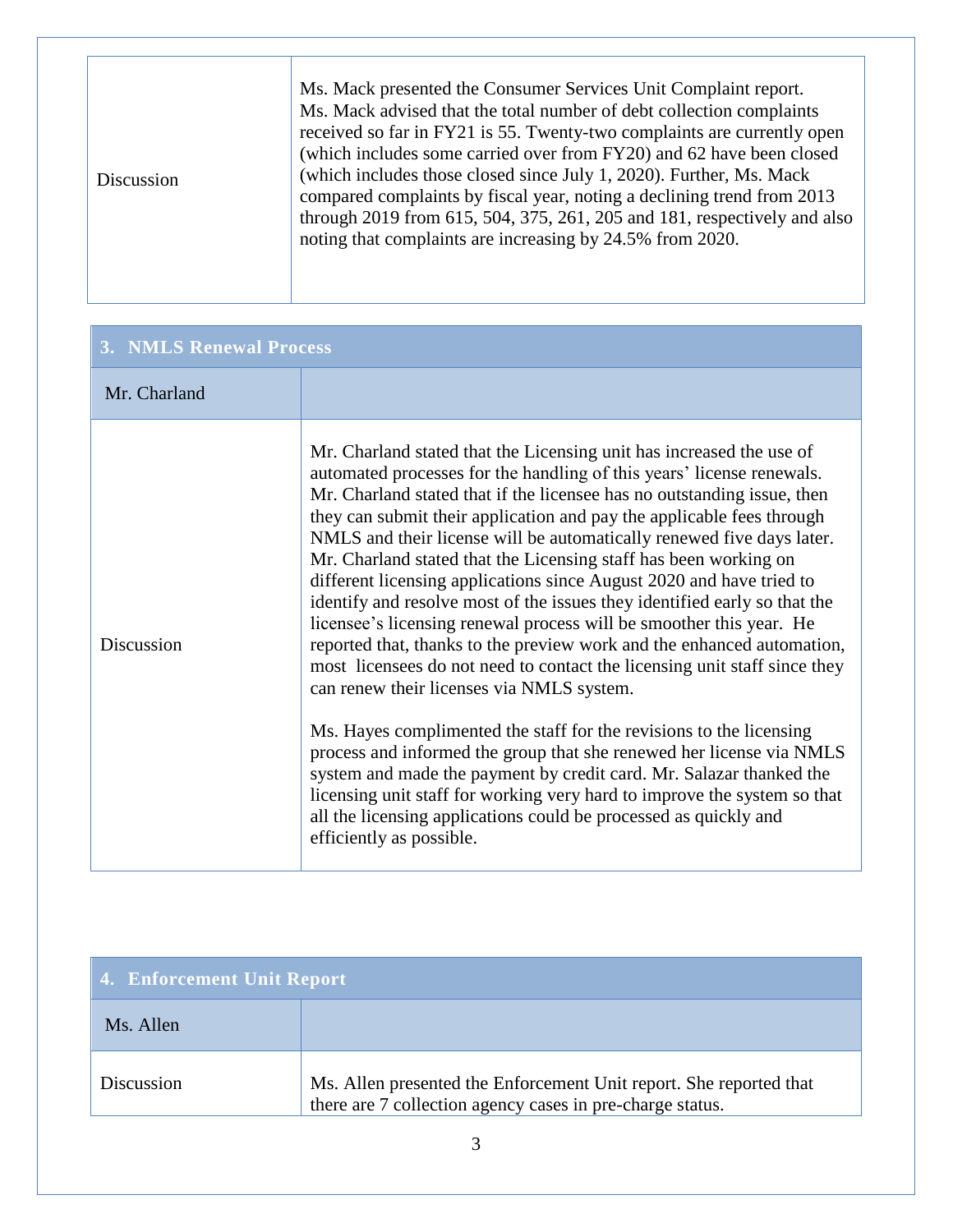| <b>New CFPB Regulations</b> |                                                                                                                                                                                                                                                                                                                                                                                                                                                                                                                                                                                                                       |
|-----------------------------|-----------------------------------------------------------------------------------------------------------------------------------------------------------------------------------------------------------------------------------------------------------------------------------------------------------------------------------------------------------------------------------------------------------------------------------------------------------------------------------------------------------------------------------------------------------------------------------------------------------------------|
| Mr. Bellman                 |                                                                                                                                                                                                                                                                                                                                                                                                                                                                                                                                                                                                                       |
| Discussion                  | Mr. Bellman stated that CFPB announced a final rule for FPCPA on October<br>30, 2020. He gave an overview of the significant areas of the new regulation<br>and stated that the CFPB has not released regulations in a couple of areas. He<br>state that the Office, CSBS, NACARA and ACA would be monitoring future<br>events around these regulations.<br>The Board members and Mr. Bellman discussed the new CFPB regulation.<br>Ms. Hayes noted that only 16% of collection agencies are part of ACA and<br>she complimented the Office on issuing the advisory on the CFPB final<br>regulation for the industry. |

| 6. NACARA Update |                                                                                                                                                                                                                                                                                                                                                                                                                    |
|------------------|--------------------------------------------------------------------------------------------------------------------------------------------------------------------------------------------------------------------------------------------------------------------------------------------------------------------------------------------------------------------------------------------------------------------|
| Mr. Bellman      |                                                                                                                                                                                                                                                                                                                                                                                                                    |
| Discussion       | Mr. Bellman provided the Board with a brief NACARA update<br>including his hopes for improving processes and operations and<br>expanding outreach. A brief discussion between Mr. Bellman and Mr.<br>Friedman followed Mr. Salazar's suggestion of NACARA outreach to<br>local consumer agencies. Mr. Bellman also discussed the new outline of<br>the NACARA conference from the collection industry perspective. |